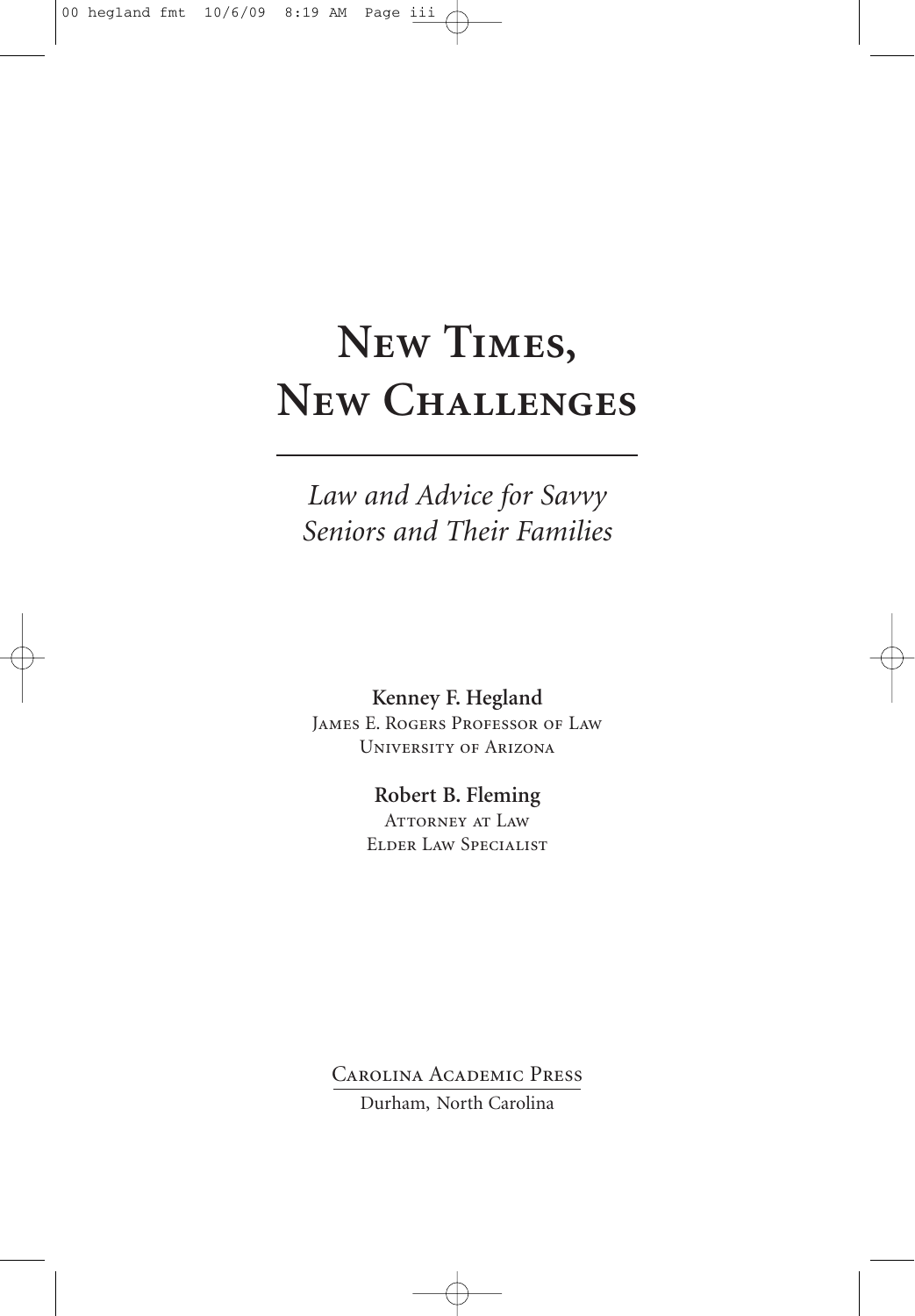Copyright © 2010 Kenney F. Hegland Robert B. Fleming All Rights Reserved

Library of Congress Cataloging-in-Publication Data

Hegland, Kenney F., 1940-

New times, new challenges : law and advice for savvy seniors and their families / Kenney F. Hegland & Robert B. Fleming.

p. cm.

ISBN 978-1-59460-737-0 (alk. paper)

1. Older people--Legal status, laws, etc.--United States--Popular works. 2. Estate planning--United States--Popular works. 3. Older people--Medical care--Law and legislation--United States--Popular works. I. Fleming, Robert B. II. Title.

KF390.A4H443 2009 362.60973--dc22

2009028660

Carolina Academic Press 700 Kent Street Durham, North Carolina 27701 Telephone (919) 489-7486 Fax (919) 493-5668 www.cap-press.com

Printed in the United States of America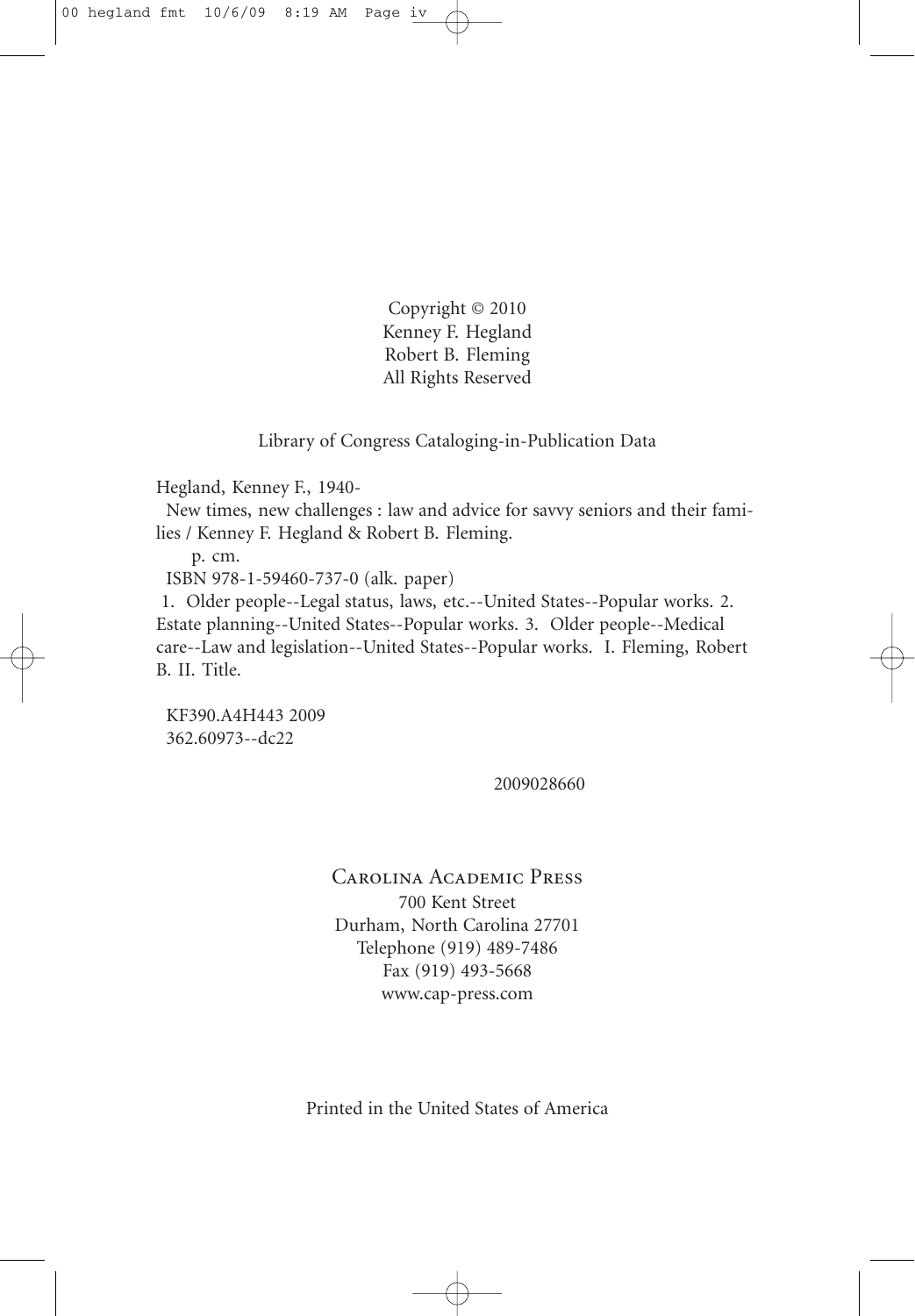# **Summary of Contents**

in 1999.

| Prologue • 64: Give or Take                                                                         | xix    |
|-----------------------------------------------------------------------------------------------------|--------|
| PART 1 . NEW TIMES, NEW CHALLENGES                                                                  |        |
| Chapter 1 • What You'll Need to Know<br>Chapter 2 • Living Wills: Going Gently into that Good Night | 3<br>9 |
| Chapter 3 • Growing Older: What to Expect and How to Cope                                           | 15     |
| PART 2 . LET THE GOOD TIMES ROLL:<br>RETIREMENT-MONEY, HOUSING, MEDICAL CARE                        |        |
| Chapter 4 • Retirement: An Overview                                                                 | 23     |
| Chapter 5 • Social Security                                                                         | 31     |
| Chapter 6 • Veterans' Benefits and Safety Nets                                                      | 39     |
| Chapter 7 • Private Pension Plans                                                                   | 43     |
| Chapter 8 • Retirement Finances                                                                     | 49     |
| Chapter 9 . House Rich, Cash Poor                                                                   | 57     |
| Chapter 10 • Retirement Housing                                                                     | 61     |
| Chapter 11 • Medicare and Health Insurance                                                          | 67     |
| Chapter 12 · Long-Term Care                                                                         | 75     |
| Chapter 13 • Tax Breaks for Seniors                                                                 | 79     |
| PART 3 . TROUBLE: GETTING IN AND GETTING OUT<br>THE LIMITS OF LAW: A CAUTIONARY TALE                |        |
| Chapter 14 • Abuse, Neglect, and Financial Exploitation                                             | 89     |
| Chapter 15 • Self-Abuse: Vegas, Booze, and the Question of Guns                                     | 97     |
| Chapter 16 • Sex                                                                                    | 101    |
| Chapter 17 • Driving                                                                                | 105    |
| Chapter 18 · Grandchildren                                                                          | 109    |
| Chapter 19 • Family Financial Dealings                                                              | 115    |
| Chapter 20 • Divorce and Remarriage                                                                 | 121    |
| Chapter 21 • Age and Disability Discrimination                                                      | 127    |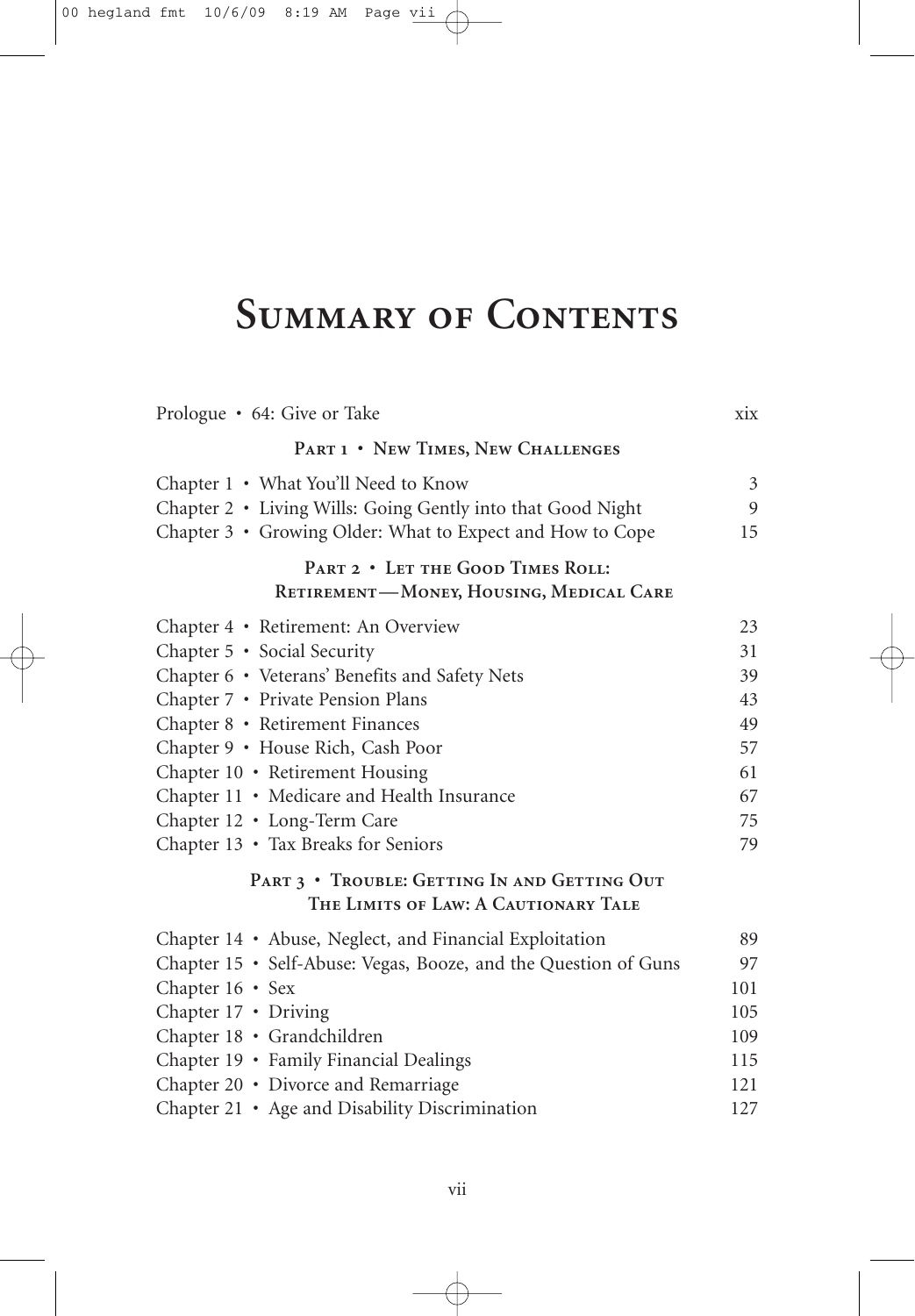### viii SUMMARY OF CONTENTS

|                      | Chapter 22 • Identity Theft, Scams, and the Nature of Evil            | 139 |
|----------------------|-----------------------------------------------------------------------|-----|
|                      | Chapter 23 · Recession Blues: Forecloses, Bill Collectors, Bankruptcy | 149 |
|                      | PART 4 . IN CASE "SOMETHING HAPPENS"                                  |     |
|                      | Chapter 24 • Keeping Control: Living Wills, Health Care Power of      |     |
|                      | Attorney, Joint Accounts, and Powers of Attorney                      | 159 |
|                      | Chapter 25 • Wills and Estate Planning                                | 167 |
|                      | Chapter 26 · Avoiding Probate                                         | 175 |
|                      | Chapter 27 • Trusts: Legal Shmoos                                     | 183 |
|                      | Chapter 28 • Living Trusts                                            | 189 |
|                      | Chapter 29 · Estate and Gift Taxes                                    | 195 |
|                      | PART 5 . DISABILITY IN THE FAMILY                                     |     |
|                      | Chapter $30 \cdot$ The Slings and Arrows of Outrageous Fortune        | 199 |
|                      | Chapter 31 • Mental Incapacity and Formal Guardianships               | 205 |
|                      | Chapter $32 \cdot$ Deciding for Others                                | 211 |
|                      | Chapter 33 · Home Care                                                | 215 |
|                      | Chapter 34 • Nursing Homes, Geriatric Care Managers                   | 219 |
|                      | PART 6 . DEATH IN THE FAMILY                                          |     |
|                      | Chapter 35 · Hospice, Dying Well, and Being There                     | 227 |
|                      | Chapter 36 · Ending Life: Pulling Plugs, Euthanasia, and Suicide      | 233 |
|                      | Chapter $37 \cdot$ Death in the Family                                | 239 |
| Chapter 38 · Probate |                                                                       | 247 |
|                      | PART 7 . HELP!                                                        |     |
|                      | Chapter 39 • Thoughts on Docs (and Lawyers)                           | 257 |
|                      | Chapter 40 • Office Visits and Questions to Help Your Doctor          | 261 |
|                      | Chapter 41 • Finding and Dealing with Lawyers                         | 267 |
|                      | Chapter 42 · Help Your Family: Talk!                                  | 271 |
| Acknowledgments      |                                                                       | 275 |
| About the Authors    |                                                                       | 277 |
| Index                |                                                                       | 279 |
|                      |                                                                       |     |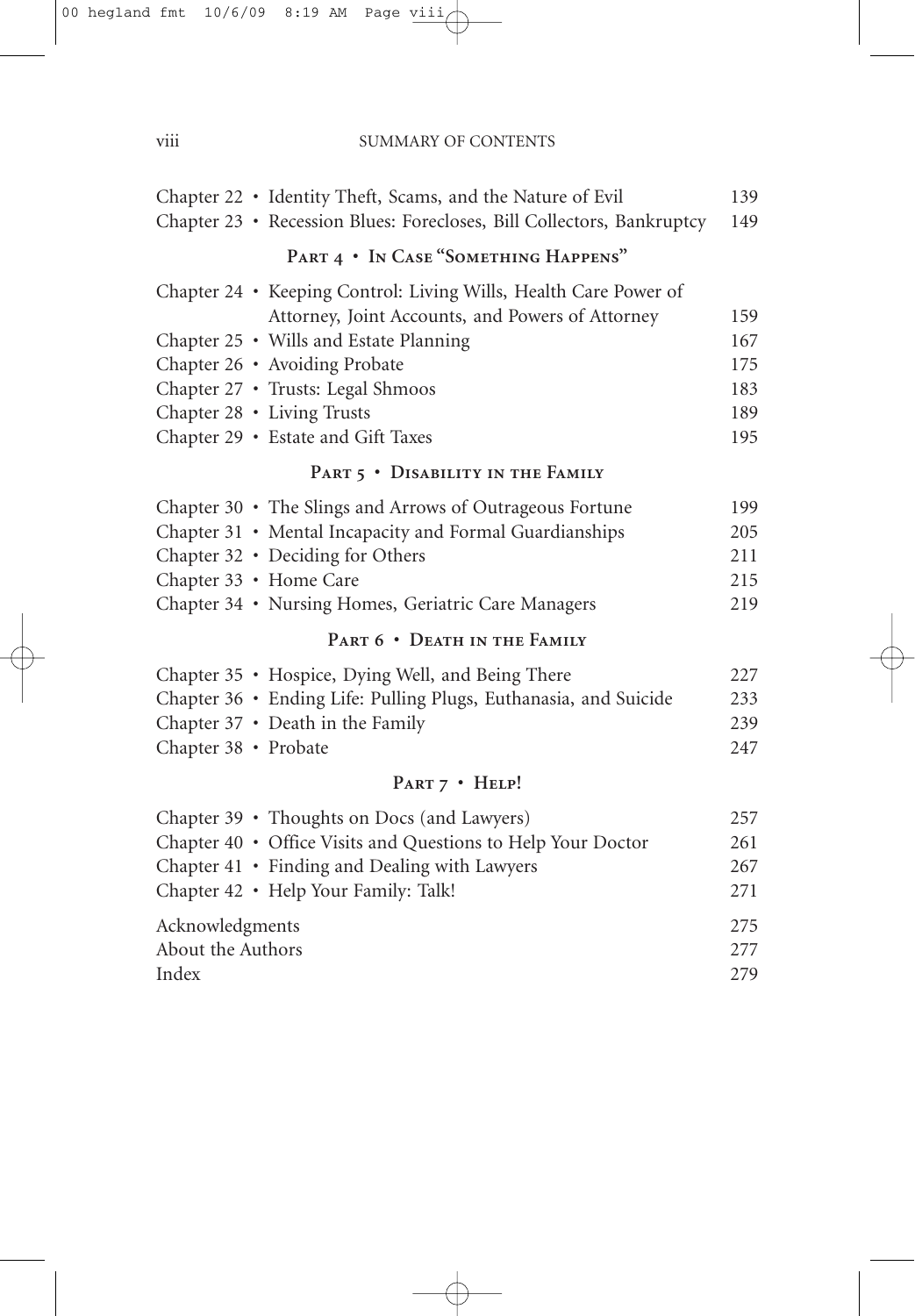## CONTENTS

and the

| Prologue • 64: Give or Take                                                                                                                                                                                                                                                                              | xix                                                       |
|----------------------------------------------------------------------------------------------------------------------------------------------------------------------------------------------------------------------------------------------------------------------------------------------------------|-----------------------------------------------------------|
| PART 1 . NEW TIMES, NEW CHALLENGES                                                                                                                                                                                                                                                                       |                                                           |
| Chapter 1 • What You'll Need to Know<br>Pumping Iron and Working Crosswords<br>a.<br><b>Existential Angst</b><br>$\mathbf{b}$ .<br>Documents You'll Need<br>$\mathsf{C}$ .<br>d. Strokes: STAT<br>Death<br>e.<br>f.<br>Talking to Your Family                                                            | 3<br>3<br>$\overline{4}$<br>5<br>6<br>$\overline{7}$<br>8 |
| Chapter 2 • Living Wills: Going Gently into that Good Night                                                                                                                                                                                                                                              | 9                                                         |
| Chapter 3 • Growing Older: What to Expect and How to Cope                                                                                                                                                                                                                                                | 15                                                        |
| PART 2 . LET THE GOOD TIMES ROLL:<br>RETIREMENT-MONEY, HOUSING, MEDICAL CARE                                                                                                                                                                                                                             |                                                           |
| Introduction                                                                                                                                                                                                                                                                                             | 21                                                        |
| Chapter 4 • Retirement: An Overview<br>Questions about Retirement<br>a.<br>When can I retire?<br>How much income will I need?<br>How about medical insurance?<br>What about housing?<br>Is death on the doorstep?<br>I will get sick?<br>I will get senile?<br>If I work, what are the tax implications? | 23<br>24<br>24<br>24<br>24<br>25<br>25<br>25<br>25<br>26  |
| $\mathbf{b}$ .<br>Working, Opening a Bookstore, Volunteering<br>Getting a job<br>Starting your own business<br>Volunteering                                                                                                                                                                              | 26<br>26<br>27<br>27                                      |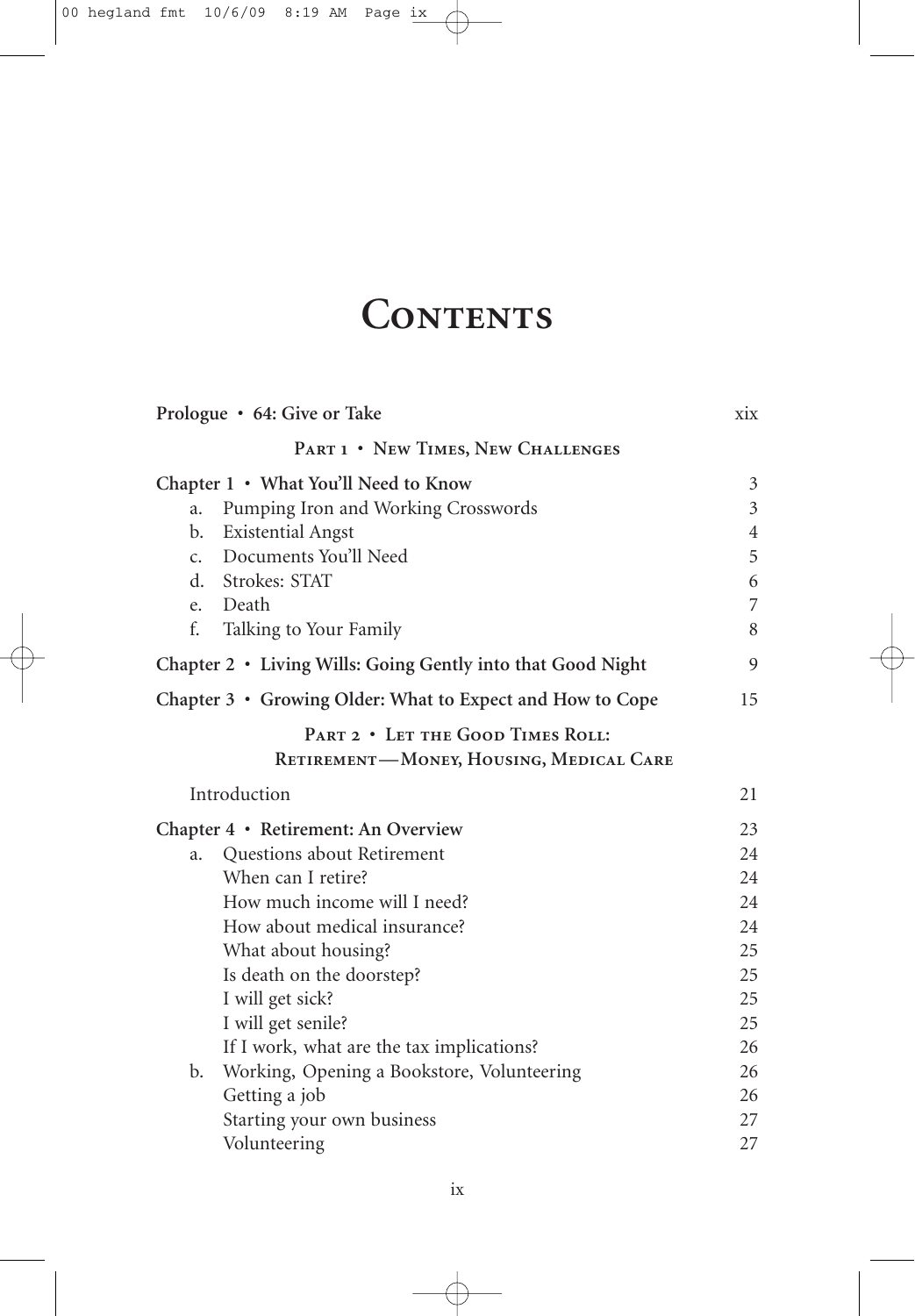### x CONTENTS

|               | Chapter 5 • Social Security                             | 31 |
|---------------|---------------------------------------------------------|----|
| a.            | What Most of Us Don't Know: Benefits and Recipients     | 31 |
| b.            | Social Security: Contents and Discontents               | 31 |
| $C_{\bullet}$ | Eligibility and Computation of Benefits                 | 34 |
| d.            | Early, Late, and Full Retirement                        | 34 |
| e.            | Taxes and Your Benefits                                 | 36 |
| f.            | Family Benefits: Spouses, Kids, and Grandkids           | 36 |
| g.            | A Note to Divorcees                                     | 37 |
|               | Chapter 6 · Veterans' Benefits and Safety Nets          | 39 |
| a.            | Veterans' Benefits                                      | 39 |
| b.            | SSDI (Social Security Disability)                       | 40 |
| c.            | SSI (Supplemental Security Income)                      | 40 |
| d.            | Medicaid                                                | 41 |
|               | Chapter 7 • Private Pension Plans                       | 43 |
| a.            | Pension Plans: Defined Benefit, Defined Contribution,   |    |
|               | $401(k)$ Plans                                          | 43 |
|               | Defined Benefit Plans                                   | 44 |
|               | Defined Contribution Plans                              | 44 |
|               | $401(k)$ Plans                                          | 44 |
| b.            | Vesting                                                 | 45 |
| c.            | Choices at Retirement: Cashing Out or Buying an Annuity | 45 |
|               | <b>Fixed Term Annuities</b>                             | 46 |
|               | Life Annuities                                          | 46 |
|               | Joint and Survivor's Annuities                          | 46 |
| d.            | Pension Troubles                                        | 46 |
|               | Your plan goes broke.                                   | 47 |
|               | Your employer changes the plan.                         | 47 |
|               | Your individual claim for benefits is turned down.      | 47 |
|               | You get divorced.                                       | 47 |
|               | You forget where you worked.                            | 47 |
|               | Chapter 8 • Retirement Finances                         | 49 |
| a.            | Rethinking Money                                        | 49 |
| b.            | Budgeting: Big Ticket Items, Life and Medical Insurance | 50 |
|               | Life insurance                                          | 50 |
|               | Health insurance and medical costs                      | 51 |
| c.            | <b>Investment Options</b>                               | 51 |
|               | IRAs, Annuities, CDs, Stocks and Bonds                  | 52 |
| d.            | The Danger of Flat Investments                          | 54 |
| e.            | Cookie Jars: Savings Accounts, IRAs, Roth IRAs          | 55 |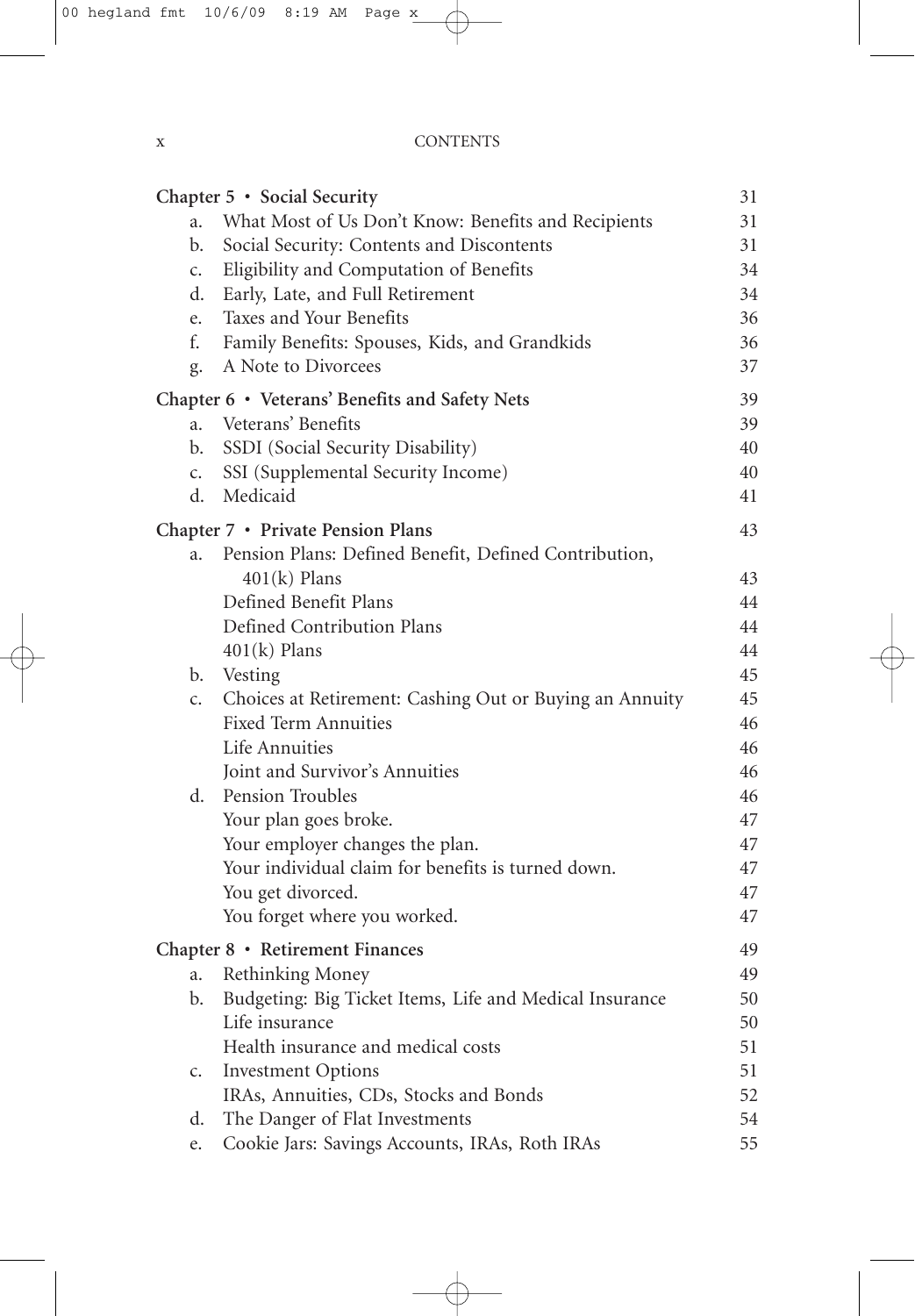| <b>CONTENTS</b> |  |
|-----------------|--|
|                 |  |

17

|             | Chapter 9 . House Rich, Cash Poor                  | 57  |
|-------------|----------------------------------------------------|-----|
| a.          | <b>Traditional Borrowing</b>                       | 57  |
|             | b. Reverse Mortgages                               | 58  |
|             | c. Selling Your Home                               | 59  |
|             | d. Renting or Leasing Your Home                    | 59  |
|             | Chapter 10 · Retirement Housing                    | 61  |
| a.          | Staying Put (with a little help from our friends)  | 61  |
| b.          | Moving to Warmer Climes                            | 63  |
|             | c. Assisted-Living Facilities                      | 64  |
|             | d. Continuing Care Retirement Communities (CCRCs)  | 65  |
|             | e. Section 8 Housing for Low-Income Folks          | 66  |
| f.          | More Info                                          | 66  |
|             | Chapter 11 • Medicare and Health Insurance         | 67  |
| a.          | Insurance Needs before 65                          | 67  |
|             | Disability Insurance                               | 67  |
|             | <b>COBRA</b>                                       | 67  |
|             | Long-Term Care Insurance                           | 68  |
| b.          | Turning 65: Medicare                               | 68  |
|             | Or an HMO                                          | 69  |
|             | Medicare Part A                                    | 69  |
|             | Medicare Part B: Doctor Visits                     | 70  |
|             | Medicare Part D: Prescriptions                     | 71  |
|             | Medigap Policies: Dental, Glasses, Hearing Aids    | 71  |
|             | The HMO Alternative                                | 72  |
| $c_{\cdot}$ | Help!                                              | 73  |
|             | Chapter 12 · Long-Term Care                        | 75  |
| a.          | Long-Term Care Insurance                           | 75  |
| b.          | Safety Net of Medicaid; Medicaid Planning          | 77  |
|             | Chapter 13 • Tax Breaks for Seniors                | 79. |
| a.          | If Your Children Are Supporting You                | 79. |
| b.          | Federal Tax Benefits                               | 79  |
|             | <b>Standard Deduction</b>                          | 80  |
|             | Personal Exemptions                                | 80  |
|             | Medical Expense Deduction                          | 80  |
|             | Tax Credits Concerning Disability                  | 80  |
|             | <b>Interest Deductions</b>                         | 81  |
|             | Home Taxes                                         | 81  |
|             | Capital Gain Taxes from the Sale of Your Residence | 81  |

T.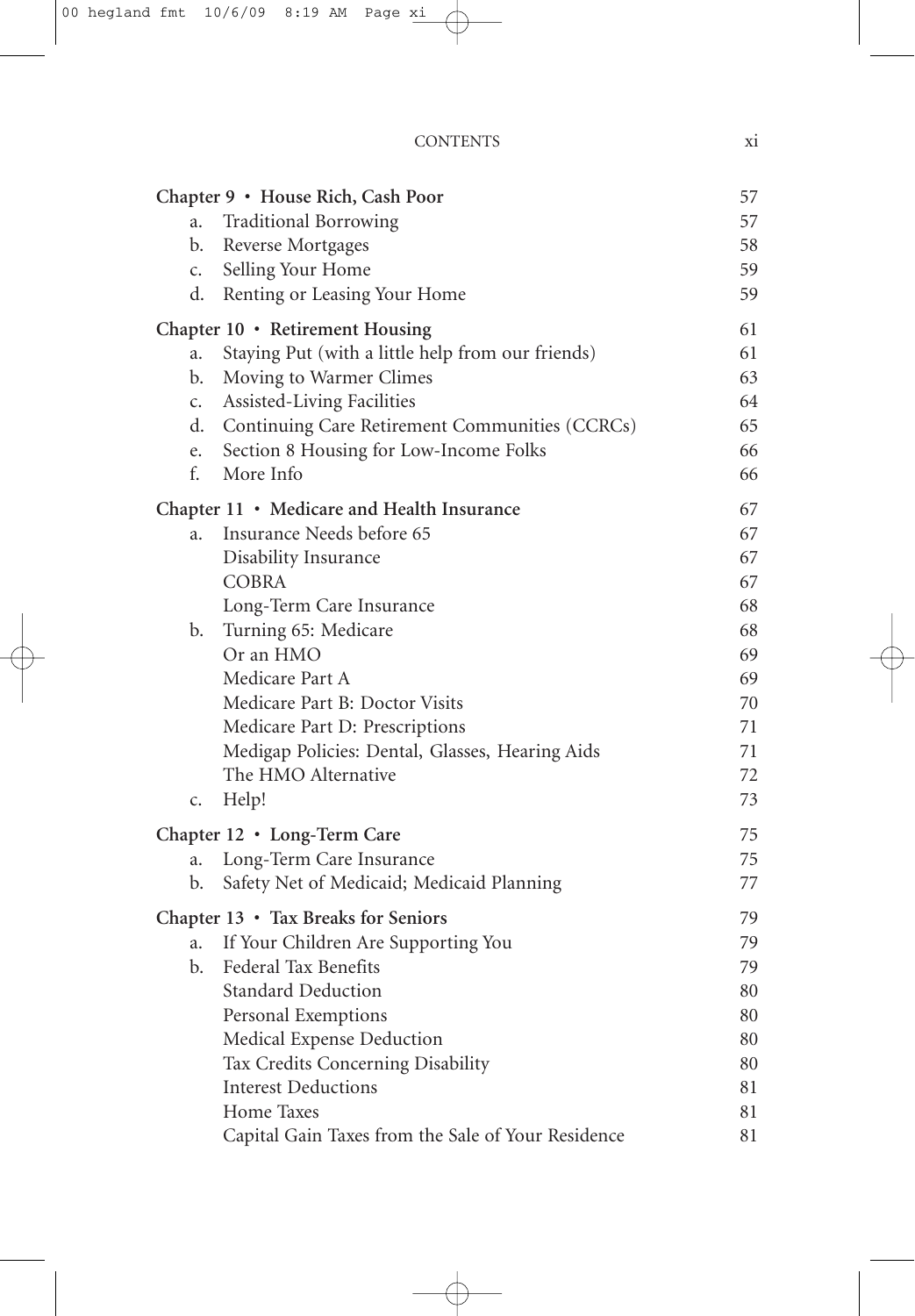xii CONTENTS

| c.<br>d.                                                        | Reverse Mortgage Payments<br>Exempt Income<br><b>State and Local Taxes</b><br>Taxes on Pensions, Annuities, and IRAs | 81<br>81<br>82<br>82 |
|-----------------------------------------------------------------|----------------------------------------------------------------------------------------------------------------------|----------------------|
|                                                                 | PART 3 . TROUBLE: GETTING IN AND GETTING OUT<br>THE LIMITS OF LAW: A CAUTIONARY TALE                                 |                      |
|                                                                 | Overview to Part 3                                                                                                   | 86                   |
|                                                                 | Chapter 14 · Abuse, Neglect, and Financial Exploitation                                                              | 89                   |
| a.                                                              | Recognizing Abuse and Getting Victims Talking                                                                        | 89                   |
| b.                                                              | Helping Helpless Victims                                                                                             | 92                   |
| c.                                                              | Self-Help for Victims                                                                                                | 93                   |
|                                                                 | Coping with Spouse Abuse: Protective Orders                                                                          | 94                   |
|                                                                 | Abuse by Adult Children                                                                                              | 94                   |
|                                                                 | Financial Exploitation                                                                                               | 95                   |
|                                                                 | Nursing Home Abuse                                                                                                   | 95                   |
| d.                                                              | Help for Abusers                                                                                                     | 95                   |
|                                                                 | Alcoholism and Drug Abuse                                                                                            | 96<br>96             |
|                                                                 | Psychological Resentments                                                                                            |                      |
| Chapter 15 • Self-Abuse: Vegas, Booze, and the Question of Guns |                                                                                                                      | 97                   |
| a.                                                              | Flying to Vegas                                                                                                      | 97                   |
| b.                                                              | Booze, Depression, and Suicide                                                                                       | 98                   |
| C.                                                              | Guns                                                                                                                 | 98                   |
|                                                                 | Chapter 16 · Sex                                                                                                     | 101                  |
|                                                                 | Chapter $17 \cdot$ Driving                                                                                           | 105                  |
|                                                                 | Chapter 18 · Grandchildren                                                                                           | 109                  |
| a.                                                              | Raising Grandchildren: Legal Issues                                                                                  | 109                  |
|                                                                 | Custody                                                                                                              | 109                  |
|                                                                 | Financial Help                                                                                                       | 111                  |
|                                                                 | Inheritance                                                                                                          | 112                  |
|                                                                 | Housing                                                                                                              | 112                  |
|                                                                 | b. Grandparent Visitation Rights                                                                                     | 112                  |
| c.                                                              | When to Seek Legal Help                                                                                              | 114                  |
|                                                                 | Chapter 19 • Family Financial Dealings                                                                               | 115                  |
| a.                                                              | Loans, Gifts, and Bail                                                                                               | 115                  |
|                                                                 | Bail                                                                                                                 | 115                  |
|                                                                 | Loans                                                                                                                | 116                  |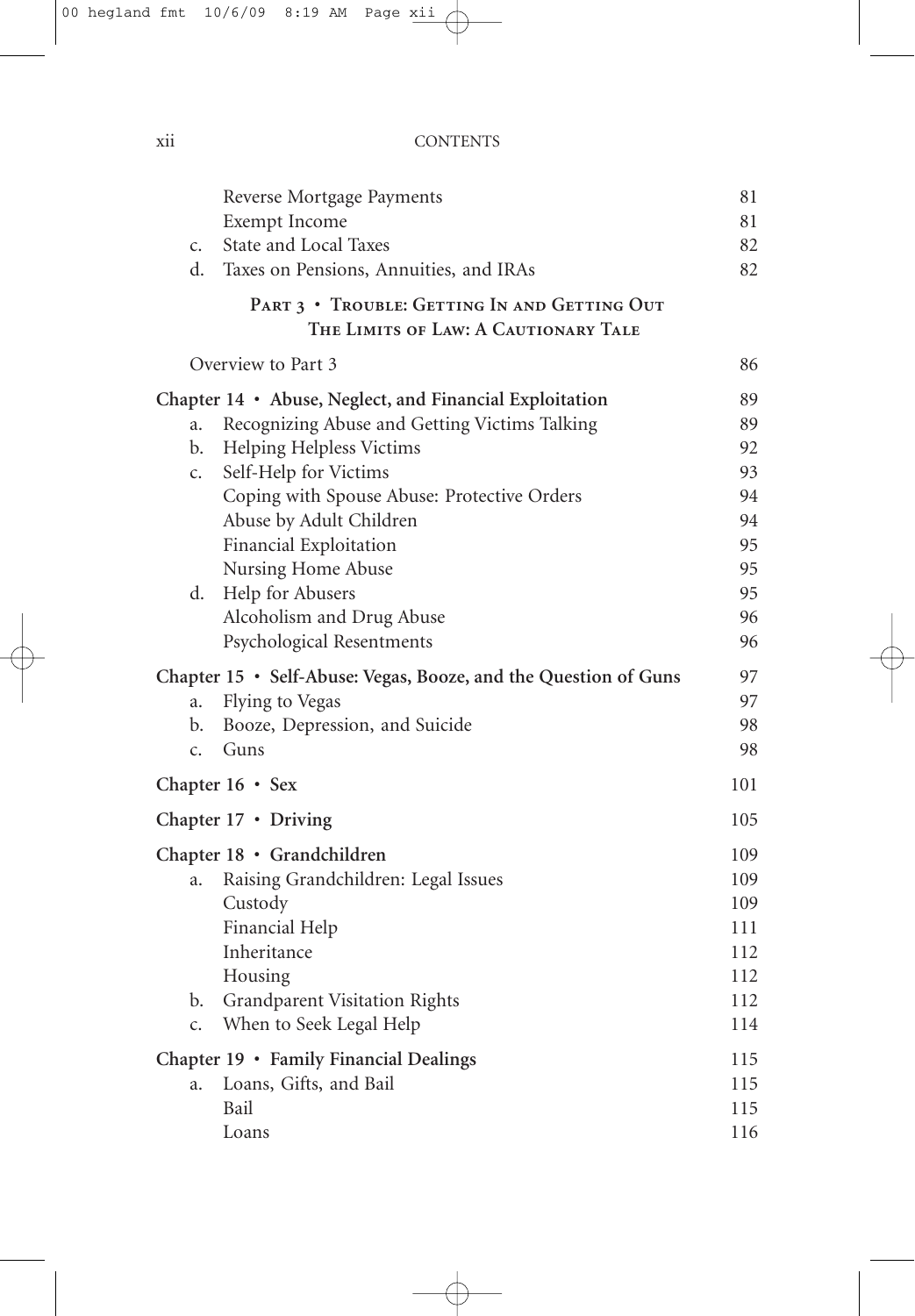| <b>CONTENTS</b> |  |
|-----------------|--|
|                 |  |

n,

| b. | Responsibilities for Minors                                       | 117 |
|----|-------------------------------------------------------------------|-----|
| c. | Support Obligations between Spouses                               | 118 |
| d. | Your Kids' Obligation to Support You                              | 119 |
| e. | Nursing Home Expenses                                             | 119 |
|    | Chapter 20 • Divorce and Remarriage                               | 121 |
| a. | Divorce: Property, Alimony, and Health Insurance;                 |     |
|    | Alternatives to Divorce                                           | 121 |
| b. | Marriage: Prenuptials and Wills                                   | 124 |
|    | Chapter 21 • Age and Disability Discrimination                    | 127 |
| a. | An Overview of Anti-Discrimination Law                            | 127 |
|    | Age and Disability Discrimination in Employment                   | 128 |
|    | Age and Sex Discrimination in Credit                              | 128 |
|    | Disability Discrimination                                         | 128 |
|    | Racial and Sexual Discrimination                                  | 128 |
| b. | Goat Discrimination                                               | 129 |
| c. | Credit Discrimination                                             | 129 |
| d. | Housing: Disability Discrimination                                | 130 |
| e. | Employment: Disability Discrimination                             | 131 |
| f. | Employment: Age Discrimination and an Aside on                    |     |
|    | Common Law                                                        | 132 |
|    | Contract Rights                                                   | 133 |
|    | Union Contracts and the Obligation of Unions                      | 134 |
|    | <b>Employee Manuals as Contracts</b>                              | 134 |
|    | Legislation: The Age Discrimination in Employment Act (ADEA)      | 134 |
| g. | Proving Discrimination and Why Employers Discriminate             | 135 |
|    | 1. To cut insurance costs                                         | 136 |
|    | 2. To cut payroll and to weasel out of retirement commitments 136 |     |
|    | 3. To let stereotypes do their thinking (it is easier that way)   | 136 |
| h. | What to Do: File a Complaint, Soon                                | 137 |
| i. | A Concluding Note on Early Retirement                             | 138 |
|    | Chapter 22 · Identity Theft, Scams, and the Nature of Evil        | 139 |
| a. | <b>Identity Theft</b>                                             | 140 |
|    | Credit Reports                                                    | 141 |
|    | A Note on P1ssw1rds                                               | 141 |
|    | Protecting Credit Cards and Checks                                | 141 |
| b. | Scams                                                             | 142 |
|    | Phone Fraud                                                       | 142 |
|    | <b>Internet Scams</b>                                             | 143 |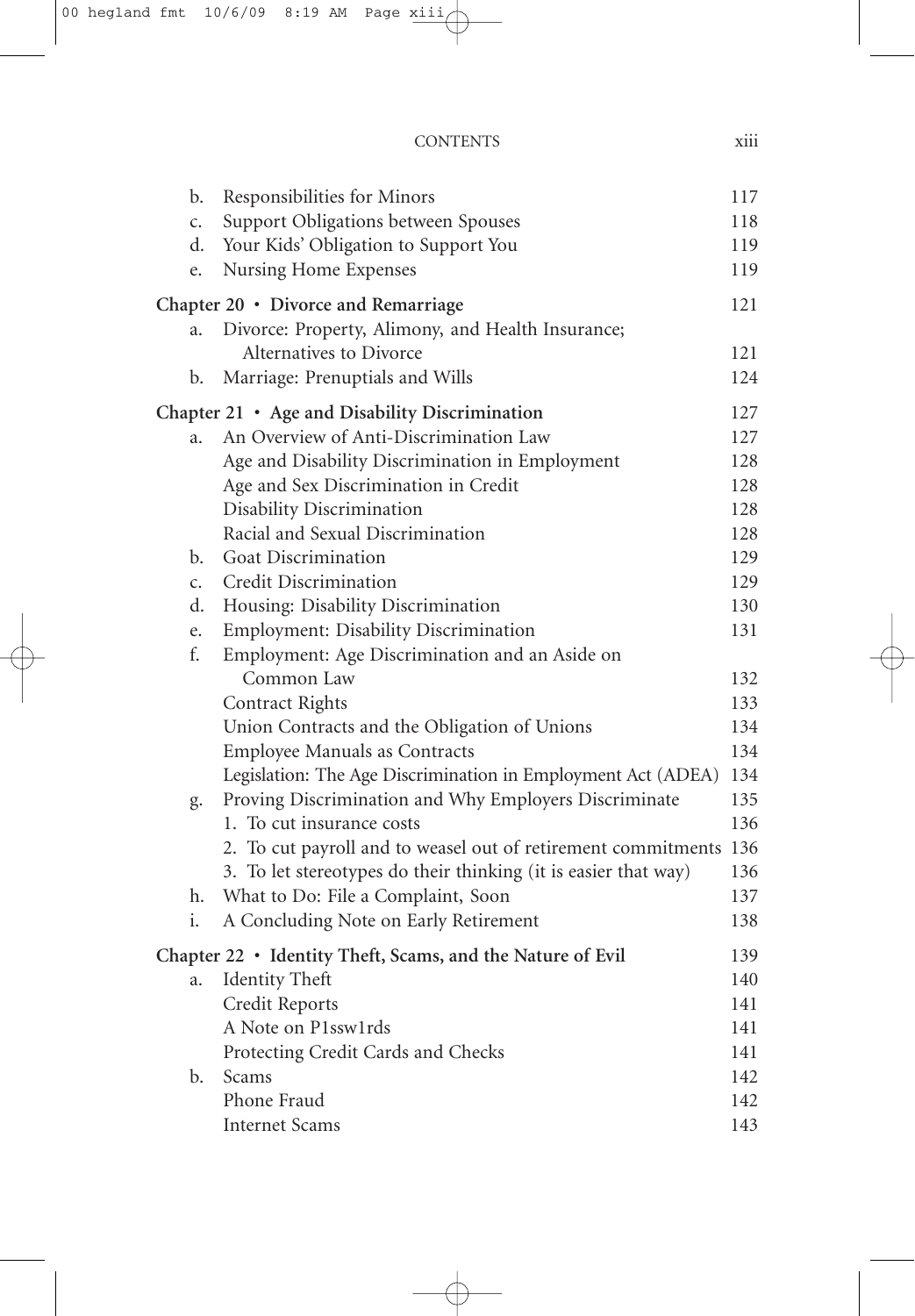xiv CONTENTS

and the

|                | You've Won!                                                           | 144 |
|----------------|-----------------------------------------------------------------------|-----|
|                | Home Repair Scams                                                     | 144 |
|                | Home Mortgage Scams                                                   | 145 |
|                | Obituary Scams                                                        | 145 |
|                | <b>Health Care Scams</b>                                              | 146 |
|                | Door-to-door Sales                                                    | 146 |
| $\mathsf{C}$ . | Scream!                                                               | 147 |
|                | Chapter 23 · Recession Blues: Forecloses, Bill Collectors, Bankruptcy | 149 |
| a.             | Home Foreclosures                                                     | 149 |
|                | Mortgage Rescue Scams                                                 | 150 |
| b.             | Bill Collectors: Barks and Bites                                      | 151 |
|                | Avoid "Bill Payer Loans" Like the Plague                              | 152 |
|                | Avoid "Debt Counselors"                                               | 152 |
| c.             | Which Bills to Pay First                                              | 153 |
| d.             | If You Get Sued: Wage and Property Attachments                        | 154 |
| e.             | Bankruptcy                                                            | 155 |
| f.             | Dire Straits                                                          | 156 |
|                | PART 4 . IN CASE "SOMETHING HAPPENS"                                  |     |
|                | On the Pitfalls of Self-Help Books                                    | 157 |
|                | Chapter 24 · Keeping Control: Living Wills, Health Care Power of      |     |
|                | Attorney, Joint Accounts, and Powers of Attorney                      | 159 |
| a.             | Medical Decisions: Living Wills, Health Care Powers of                |     |
|                | Attorney, DNRs                                                        | 159 |
| b.             | Financial Decisions: Joint Accounts, Powers of Attorney, Trusts       | 161 |
|                | Joint Accounts                                                        | 162 |
|                | Powers of Attorney                                                    | 163 |
|                | Who do you want your agent to be?                                     | 163 |
|                | What powers do you want your agent to have?                           | 164 |
| c.             | Durable Powers of Attorney Compared to Living Trusts                  | 164 |
|                | Chapter 25 • Wills and Estate Planning                                | 167 |
| a.             | <b>Bad Excuses</b>                                                    | 167 |
|                | I don't even want to think about it.                                  | 167 |
|                | I can't do anything until I get my records in order.                  | 167 |
|                | I'm not sure what I want to do with my property.                      | 167 |
|                | I don't have time to meet with a lawyer.                              | 168 |
| b.             | Dying without a Will: The Costs                                       | 168 |
| c.             | Holographic Wills                                                     | 169 |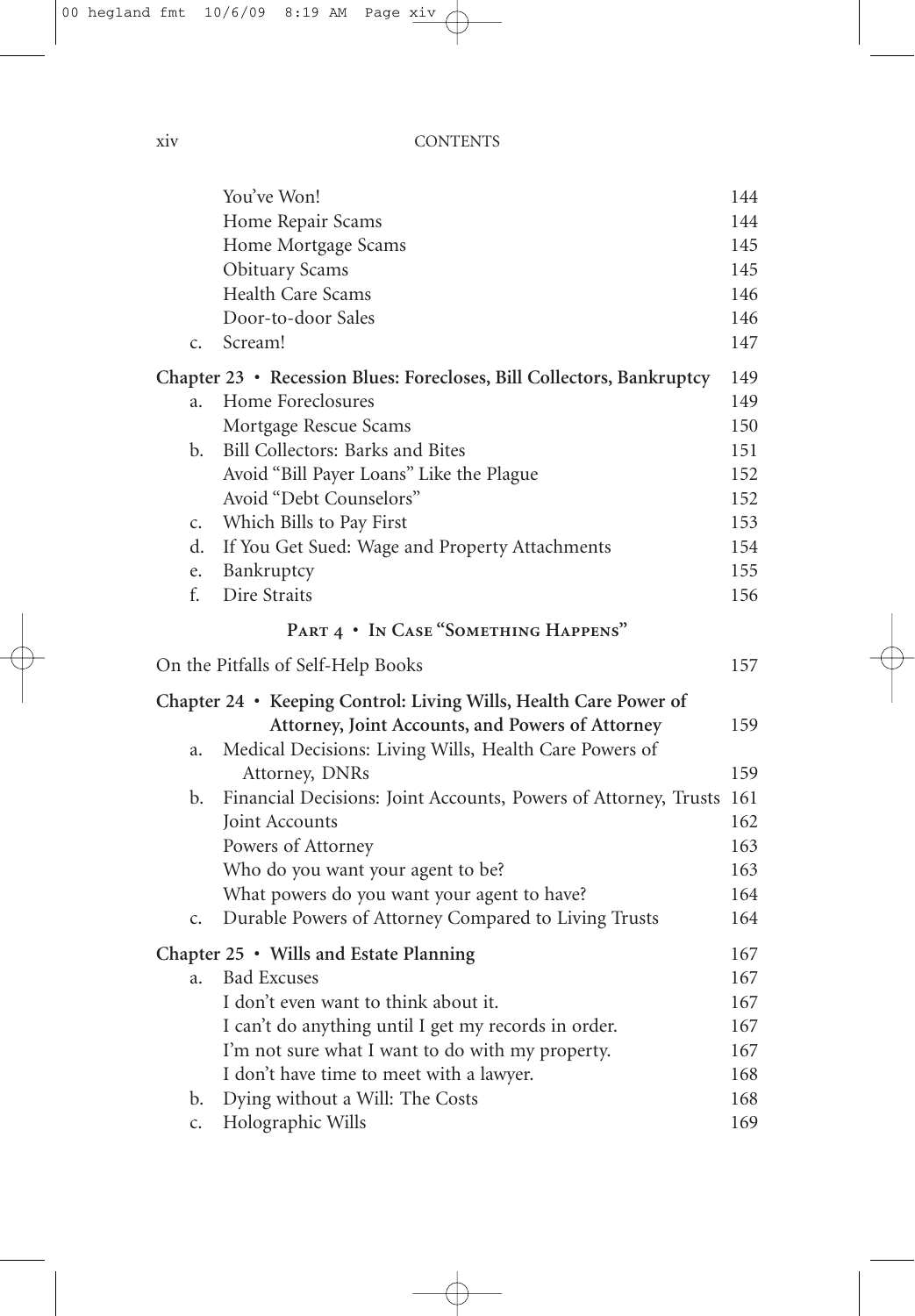### CONTENTS xv

in the

| d.             | Formal Wills                                              | 170 |
|----------------|-----------------------------------------------------------|-----|
|                | Do you wish to give money to minors or relatives with     |     |
|                | special needs?                                            | 170 |
|                | Who do you want to administer your estate?                | 171 |
|                | What special gifts do you want to make?                   | 171 |
|                | What if someone dies first?                               | 171 |
|                | Do you want to keep your house in the family?             | 171 |
|                | Do you want your family business to continue?             | 172 |
|                | Will your Will cause family friction?                     | 172 |
| e.             | Taking Arms Against a Sea of Troubles (Disgruntled Heirs) | 172 |
|                | Chapter 26 • Avoiding Probate                             | 175 |
| a.             | Avoiding Probate                                          | 175 |
| b.             | Lifetime Gifts                                            | 177 |
| $\mathsf{C}$ . | Gifts to Minors and to the Mentally Disabled              | 178 |
| d.             | Life Insurance                                            | 179 |
| e.             | Joint Ownership                                           | 179 |
| f.             | Retirement Annuities, Roth IRAs, and IRAs                 | 180 |
| g.             | Living Trusts                                             | 181 |
|                | Chapter 27 • Trusts: Legal Shmoos                         | 183 |
| a.             | The Marvelous Trust                                       | 183 |
| b.             | Trusts for the Disabled                                   | 184 |
| $\mathsf{C}$ . | Revocable or Irrevocable?                                 | 185 |
| d.             | Administering the Trust                                   | 186 |
| e.             | Powers of the Trustee                                     | 186 |
| f.             | Choosing the Trustee                                      | 187 |
| g.             | Funding the Trust                                         | 187 |
|                | Chapter 28 • Living Trusts                                | 189 |
| a.             | A Living Trust - Parsed                                   | 190 |
| b.             | Property in Other States; Blended Families                | 192 |
| C.             | A Caution: Praising Formality                             | 193 |
|                | Chapter 29 • Estate and Gift Taxes                        | 195 |
|                | PART 5 . DISABILITY IN THE FAMILY                         |     |
|                | Confronting the Manic Terror                              | 197 |
|                |                                                           |     |
|                | Chapter 30 • The Slings and Arrows of Outrageous Fortune  | 199 |
| a.             | Check for Bad Meds                                        | 199 |
| b.             | <b>Hearing Loss</b>                                       | 200 |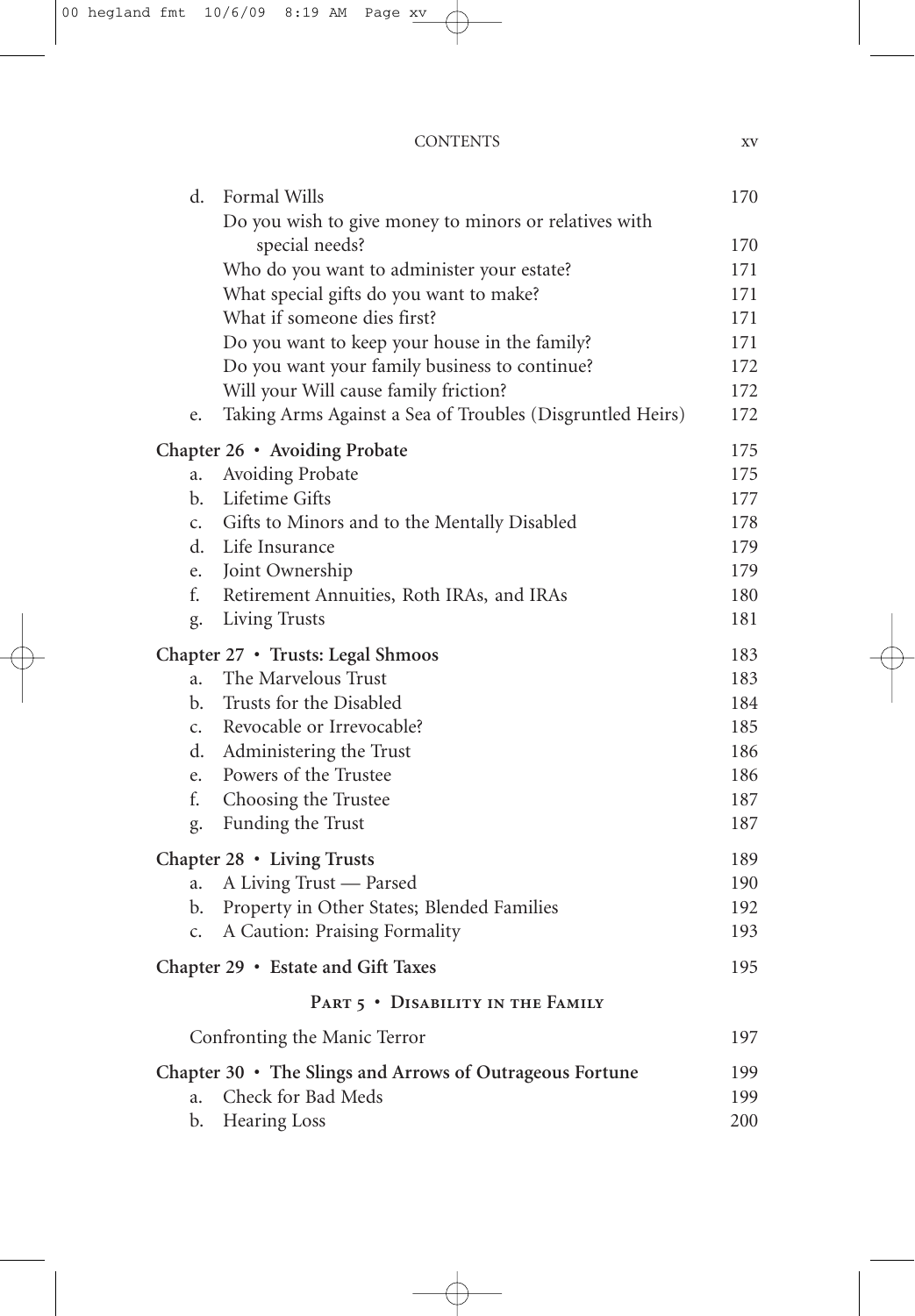xvi CONTENTS

| c.            | Depression                                                  | 201        |
|---------------|-------------------------------------------------------------|------------|
| d.            | Memory Loss and Alzheimer's<br><b>Executive function</b>    | 202<br>202 |
|               | Wandering off                                               | 203        |
| e.            | Paying the Bills: Social Security Checks and Durable Powers |            |
|               | of Attorney                                                 | 203        |
| f.            | Rehospitalization                                           | 204        |
|               | Chapter 31 • Mental Incapacity and Formal Guardianships     | 205        |
| a.            | What Is Legal Capacity?                                     | 205        |
| b.            | Formal Interventions: Guardianships and Conservatorships    | 206        |
| $C_{\bullet}$ | Disabled Parents in Distant Cities                          | 209        |
| d.            | Individuals Who Are a Danger to Themselves or Others        | 209        |
|               | Chapter 32 • Deciding for Others                            | 211        |
| a.            | What the Law Directs                                        | 211        |
| b.            | Combating Self-Interest                                     | 212        |
| c.            | Court-Appointed Guardians: Powers and Duties                | 214        |
|               | Chapter 33 • Home Care                                      | 215        |
| a.            | Oxygen Masks for Caregivers                                 | 215        |
| b.            | Making Your House Safe and Elder Friendly                   | 216        |
| $C_{\bullet}$ | Get Your Siblings on Board                                  | 217        |
|               | Chapter 34 · Nursing Homes, Geriatric Care Managers         | 219        |
| a.            | The Need for Planning: Geriatric Care Managers              | 220        |
| b.            | Selecting a Nursing Home                                    | 221        |
| $C_{\bullet}$ | Patients' Rights                                            | 222        |
| d.            | Abuse                                                       | 223        |
|               | PART 6 . DEATH IN THE FAMILY                                |            |
|               | Introduction                                                | 225        |
|               | Chapter 35 · Hospice, Dying Well, and Being There           | 227        |
| a.            | Disclosing a Terminal Prognosis                             | 227        |
| b.            | "Would it surprise you if this patient died within the next |            |
|               | 12 months?"                                                 | 229        |
| c.            | Hospice Care                                                | 229        |
| d.            | "Dying Well"                                                | 230        |
| e.            | Being There                                                 | 232        |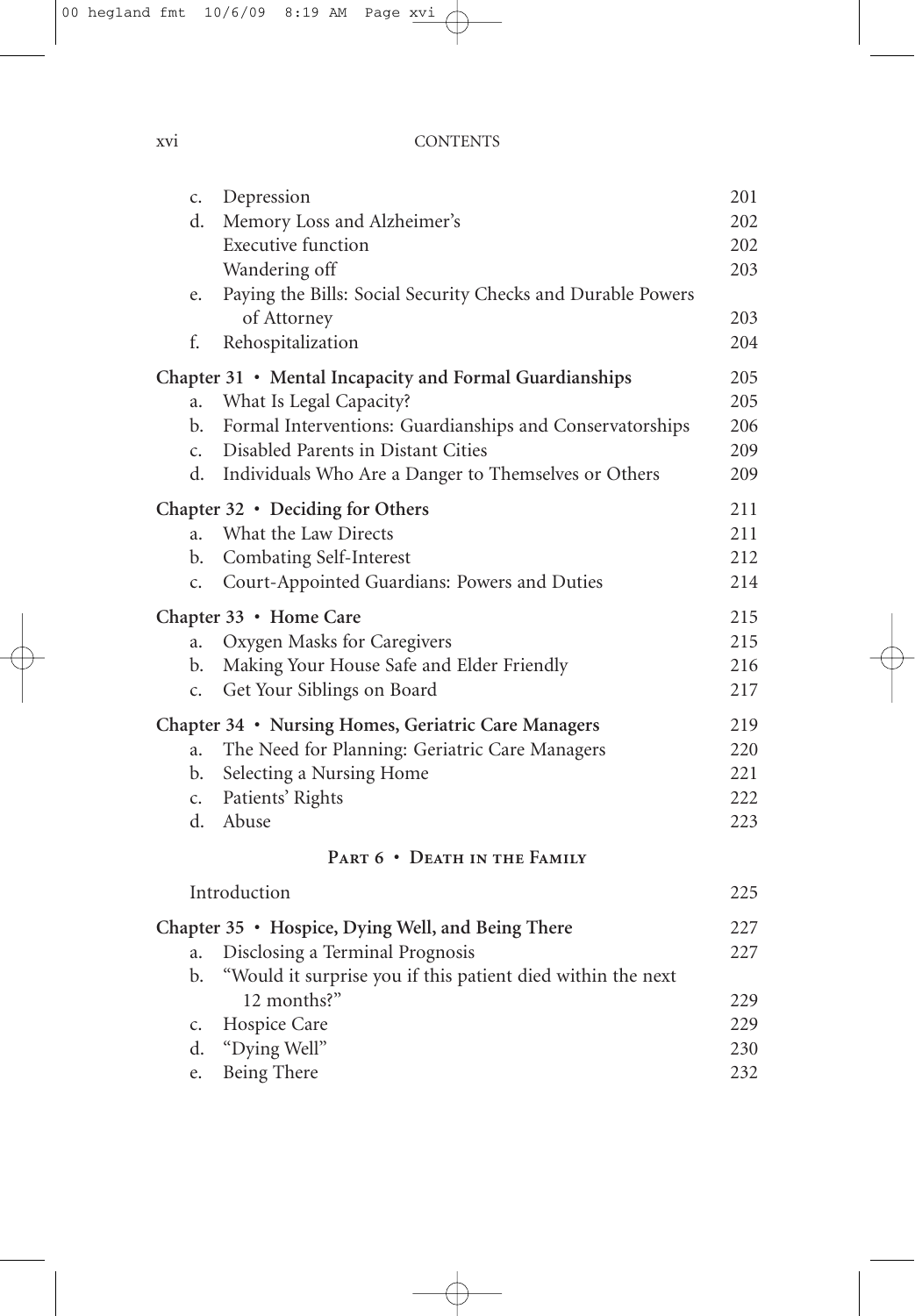| <b>CONTENTS</b> | XV11 |
|-----------------|------|

n,

| a. | Chapter 36 · Ending Life: Pulling Plugs, Euthanasia, and Suicide<br><b>Ending Medical Treatment</b> | 233<br>233<br>234 |
|----|-----------------------------------------------------------------------------------------------------|-------------------|
|    | But what if no instructions were given? Terri Schiavo<br>Feeding and hydration tubes                | 234               |
| b. | Euthanasia and Oregon's Death with Dignity Law                                                      | 235               |
| c. | Double Effect Pain Medication                                                                       | 237               |
| d. | Suicide                                                                                             | 237               |
|    | Chapter 37 • Death in the Family                                                                    | 239               |
| a. | The Myths of Mourning                                                                               | 239               |
| b. | The First Few Days: Funeral Homes and Burial                                                        | 240               |
|    | Autopsies                                                                                           | 242               |
|    | Organ Donation                                                                                      | 242               |
|    | Notifications                                                                                       | 243               |
| c. | The First Few Weeks                                                                                 | 243               |
|    | Immediate Cash Needs and the Safety Deposit Box Ploy                                                | 243               |
|    | Bills: Don't Pay Them!                                                                              | 244               |
|    | The Search for Documents and Notifying Insurance and                                                |                   |
|    | Social Security                                                                                     | 244               |
|    | Chapter 38 · Probate                                                                                |                   |
| a. | Is Probate Needed?                                                                                  | 247               |
| b. | Are You Disgruntled?                                                                                | 248               |
|    | <b>Surviving Spouses</b>                                                                            | 249               |
|    | Forgotten Children                                                                                  | 249               |
|    | Children Born, and Spouses Married, After the Will                                                  |                   |
|    | Was Written                                                                                         | 249               |
|    | Children of Prior Marriages                                                                         | 249               |
|    | Heirs Who Suspect Lack of Capacity                                                                  | 250               |
|    | Heirs Who Suspect Undue Influence                                                                   | 250               |
|    | Heirs Who Suspect Murder                                                                            | 250               |
| c. | Family Allowances                                                                                   | 251               |
| d. | The Probate Process                                                                                 | 251               |
|    | PART 7 . HELP!                                                                                      |                   |
|    | Chapter 39 • Thoughts on Docs (and Lawyers)                                                         | 257               |
|    | Chapter 40 • Office Visits and Questions to Help Your Doctor                                        |                   |
| a. | Being Candid, Even if it Makes You Look Foolish                                                     | 261               |
| b. | Understanding Jargon                                                                                | 262               |
| c. | Being Heard                                                                                         | 262               |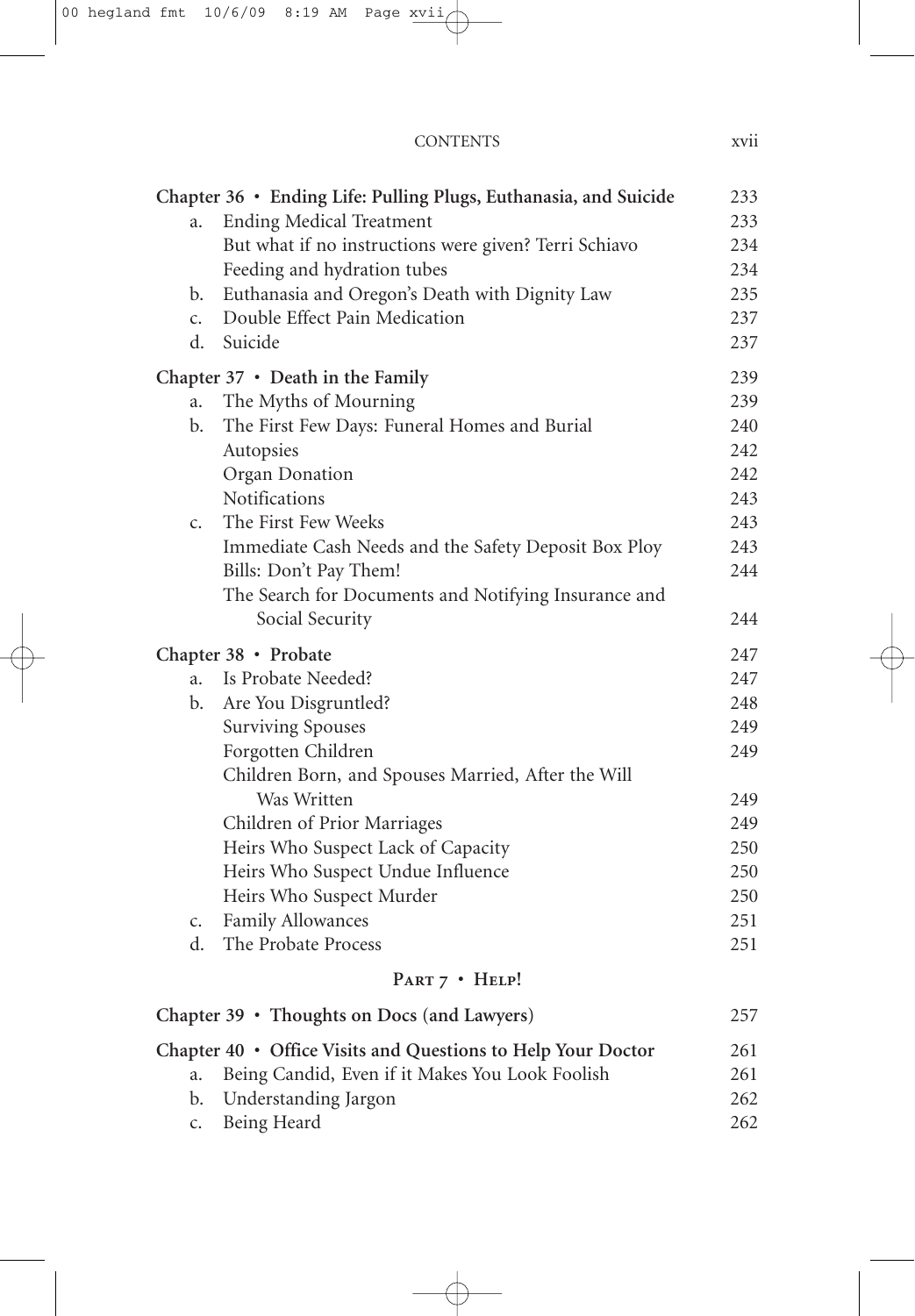xviii CONTENTS

- 72

| d.                                                  | Taking Aunt Jane                           | 263 |
|-----------------------------------------------------|--------------------------------------------|-----|
| e.                                                  | Preparing                                  | 263 |
| f.                                                  | Asking Questions That Help Your Doctor     | 264 |
| Chapter $41 \cdot$ Finding and Dealing with Lawyers |                                            | 267 |
| a.                                                  | How to Find the Right Lawyer               | 267 |
| b.                                                  | Some Ways to Save Money                    | 268 |
| $C_{\bullet}$                                       | If Things Go Badly                         | 268 |
| Chapter 42 • Help Your Family: Talk!                |                                            | 271 |
|                                                     | a. Why?                                    | 272 |
|                                                     | You owe it to your family.                 | 272 |
|                                                     | You owe it to yourself.                    | 272 |
|                                                     | You owe it to your family and to yourself. | 272 |
| b.                                                  | Some Things to Talk About                  | 273 |
|                                                     | Final illness                              | 273 |
|                                                     | Possible disability                        | 273 |
|                                                     | Living arrangements                        | 273 |
|                                                     | Property distribution                      | 273 |
|                                                     | Retirement plans                           | 274 |
|                                                     | Where's your stuff?                        | 274 |
| Acknowledgments                                     |                                            | 275 |
| <b>About the Authors</b>                            |                                            | 277 |
| Index                                               |                                            | 279 |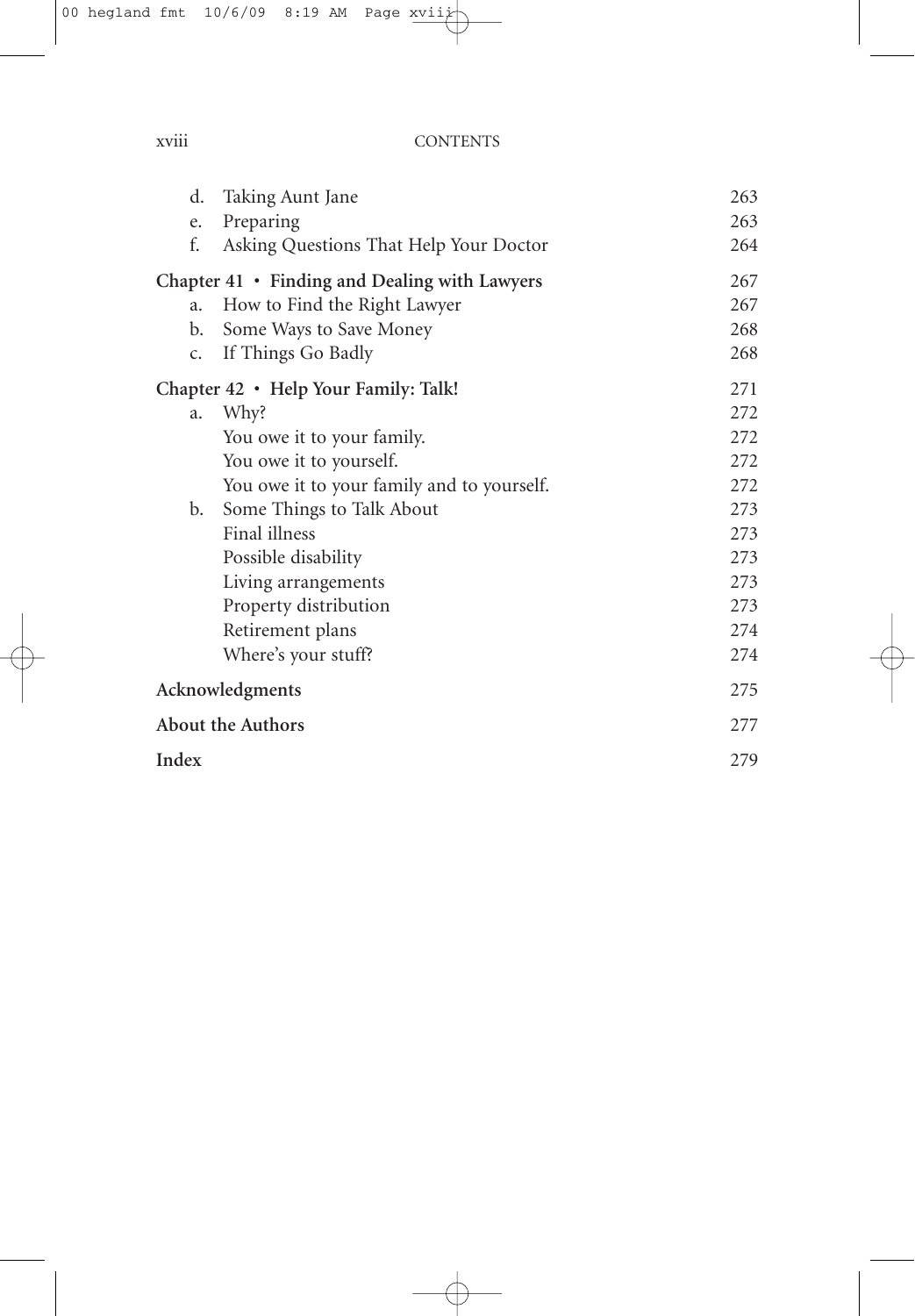# **Prologue 64: Give or Take**

*Will you still need me? Will you still feed me?*

—The Beatles

Remember when?

When 64 was a myth, lurking at the outer edge of our imagination. We had better things to do: schools to finish, careers to start, mates to find. Etcetera. Sure, our grandparents were old, but they had *always* been old, *preferred* being old, *chose* to be old. Curious choice. Surely not ours.

A blur of momentous events. Viet Nam, civil rights, Berlin Wall, 9/11, a black man raising his right hand on January 20. Meanwhile, we finished school, started a career, found a mate, not to mention Etcetera. We didn't start the fire, but it has consumed us. Suddenly, quite suddenly, we just turned around, and, hey, it's us. Growing older or hoping to.

Growing old won't be as bad as we might fear. Most of us will stay in good health and find engaging things to do in retirement. But it's not eating a peach; it's not for sissies. There will be trouble and heartbreaks. This book will help you through hard times; it will help your family as well. Writing it, researching the law, I found so many critical things I didn't know and I'm a lawyer.

My problem is this. Some things you need to know now in order to *avoid* trouble. On the other hand, there are things you don't need to know unless you *get* into trouble. Think about living wills now, but don't worry about fighting age discrimination unless you're let go.

What's a poor boy to do?

Divide the book. Read the first part of the book, *New Times, New Challenges*. It's short! Consider it training for ill:

> *Since the world has still Much good, but much less good than ill, And while the sun and moon endure*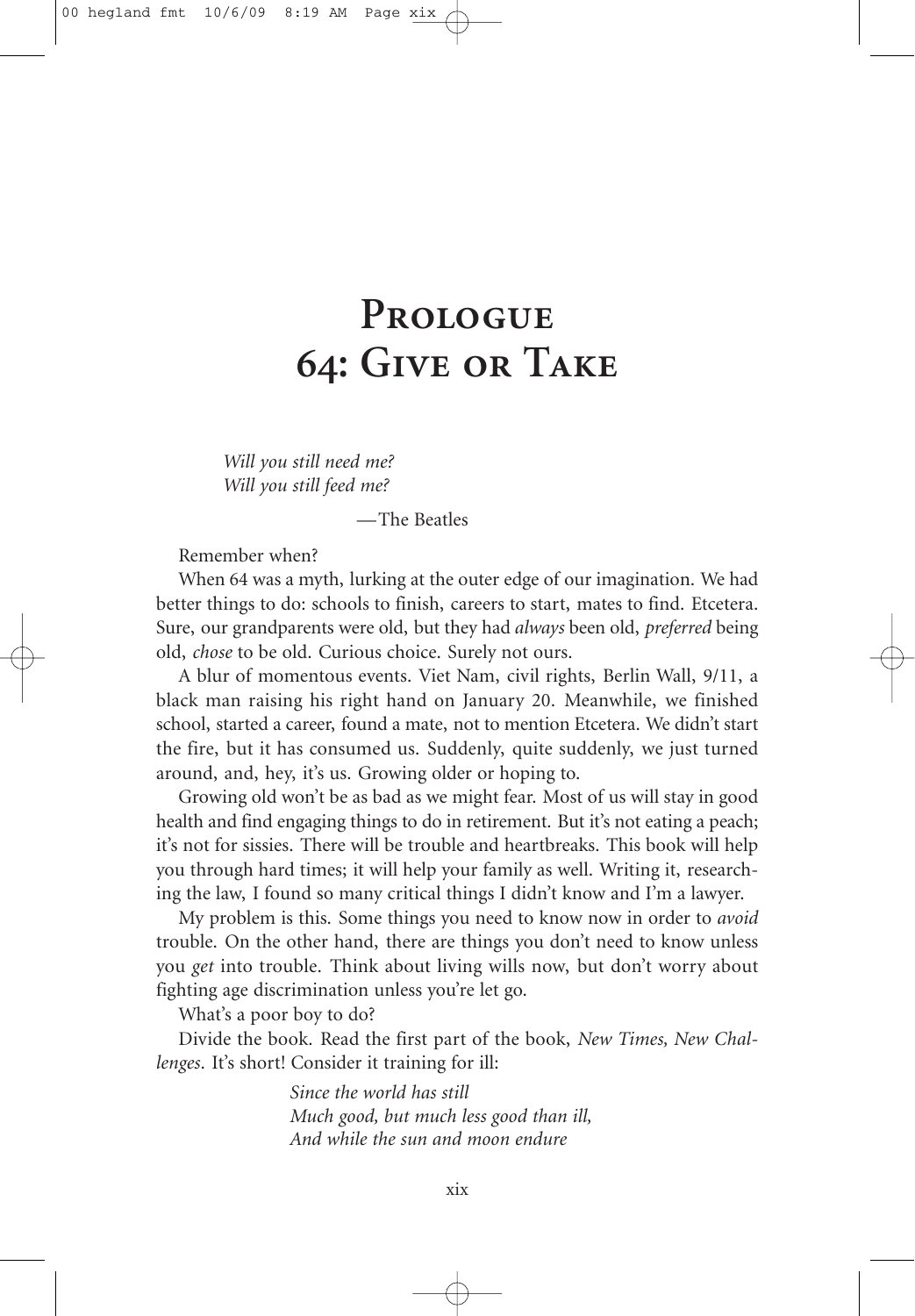#### xx PROLOGUE

*Luck's a chance, but trouble's sure, I'd face it as a wise man would, And train for ill and not for good.*

—A.E. Housman, *A Shropshire Lad (LXII)*

What can you expect as you age? How can you assure your last wishes are followed? How can you stay mentally active? How can you recognize one of the plagues of growing old: strokes? And, as retirement isn't always all that it is cracked up to be, how can you cope with existential angst? (Remember our college days, puzzling over the meaning of "angst" and then, convinced we were definitely victims, headed out to the lights and laughter of that night's party? Which was it: existence precedes essence or essence precedes existence?)

You might also want to read the chapter on how to protect your identity and recognize scams. (Chapter 22). I also, as mostly a loss-leader, explain the nature of evil.

You may think, "I can skip that part. I already know about living wills, hospice, and the virtues of exercise." But Samuel Johnson was right:

#### *"People more often need to be reminded than informed."*

Training for ill isn't pleasant. We would all prefer to go to the beach, to get around to it tomorrow. Training for ill today will allow us to avoid it tomorrow or, if we can't, to better cope with it. Resist your Little Voice shouting, "You don't have time for this now. Maybe tomorrow." Take a deep breath, sit down and read. On the bright side, not every bad thing I will discuss will happen to you.

Does training for ill work? It did for King Mithridates, the subject of Housman's poem. He knew his enemies were plotting to poison him. Training for ill, he prepared himself by taking small dosages of poisons to get used to them.

> *They put arsenic in his meat And stared aghast to watch him eat; They poured strychnine in his cup And shook to see him drink it up; .... —I tell the tale that I heard told. Mithridates, he died old.*

> > —A.E. Housman, *A Shropshire Lad (LXII)*

Once you've completed your basic training, skim the rest of the book looking for chapters that address your immediate needs. Then put it aside for future reference. You never know when you might be the victim of age dis-